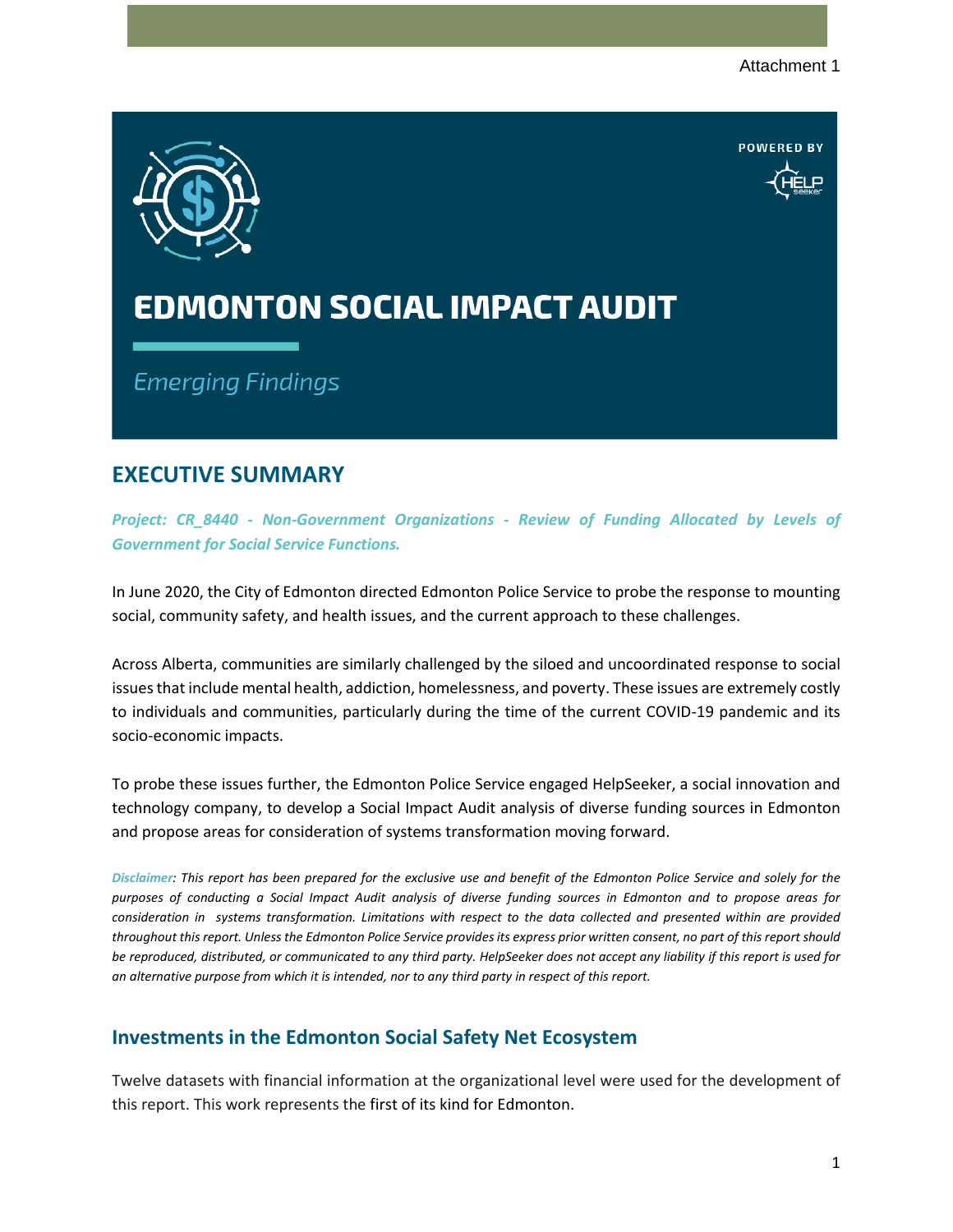At this time, an estimated **\$7.5B/year** investments in social support and community services were identified for Edmonton. However, there are major unknowns and limitations hampering fulsome analysis, and additional research is recommended.

#### **The \$7.5B includes the following breakdown:**

- **1. \$6.1B** invested in Edmonton charities in 2018; of this, **\$2.1B** (34%) went to community & social services charities. This figure does not include public health or education entities (hospitals, schools, colleges).
- **2.** In total, **2,033** entities (inclusive of charities, non-profits, and other types of organizations) were identified through systems mapping in Edmonton providing about **12,900** service elements in the city. Financial information for a total of \$3.2B could be traced to 460 entities -- **23%** of these were mapped. The balance remains unknown.
- **3. \$298M** in public and private foundations was identified for 2018. Of the total, \$10M was from the government -- including **\$4M** from municipal sources. A total of **53%** flowed through to qualified donees.
- **4.** Using public health spending data from 2019, a further **\$1.3-\$1.5B/year** was estimated to be spent on addictions and mental health services in Edmonton.
- **5.** First responders' 2020 budgets totaled **\$782M**; this includes the full budgets of EPS, Fire, and EMS in Edmonton.
- **6.** About **\$3B** comes in the form of direct government cash transfers to individuals in Edmonton based on Census 2016 data -- such as social assistance, low income, unemployment, disability, or seniors' financial supports.

## **Considerations towards a Recovery & Wellbeing-Oriented Ecosystem in Edmonton**

From a research perspective, next steps include targeted requests for funding data and a deeper dive into these additional datasets and other jurisdictions. This will inform the development of an integrated funding model to enhance the coordination of funding from public and philanthropic investors in the Edmonton social safety net to optimize impact and Return On Investment.

To this end, a number of considerations are suggested to enhance individual and community outcomes, maximize impact, and use of funds. This involves rolling out an all-hands-on-deck focus on solutions to align resources towards recovery and wellbeing across all funding streams, and applying a systems approach to data, governance, and service delivery.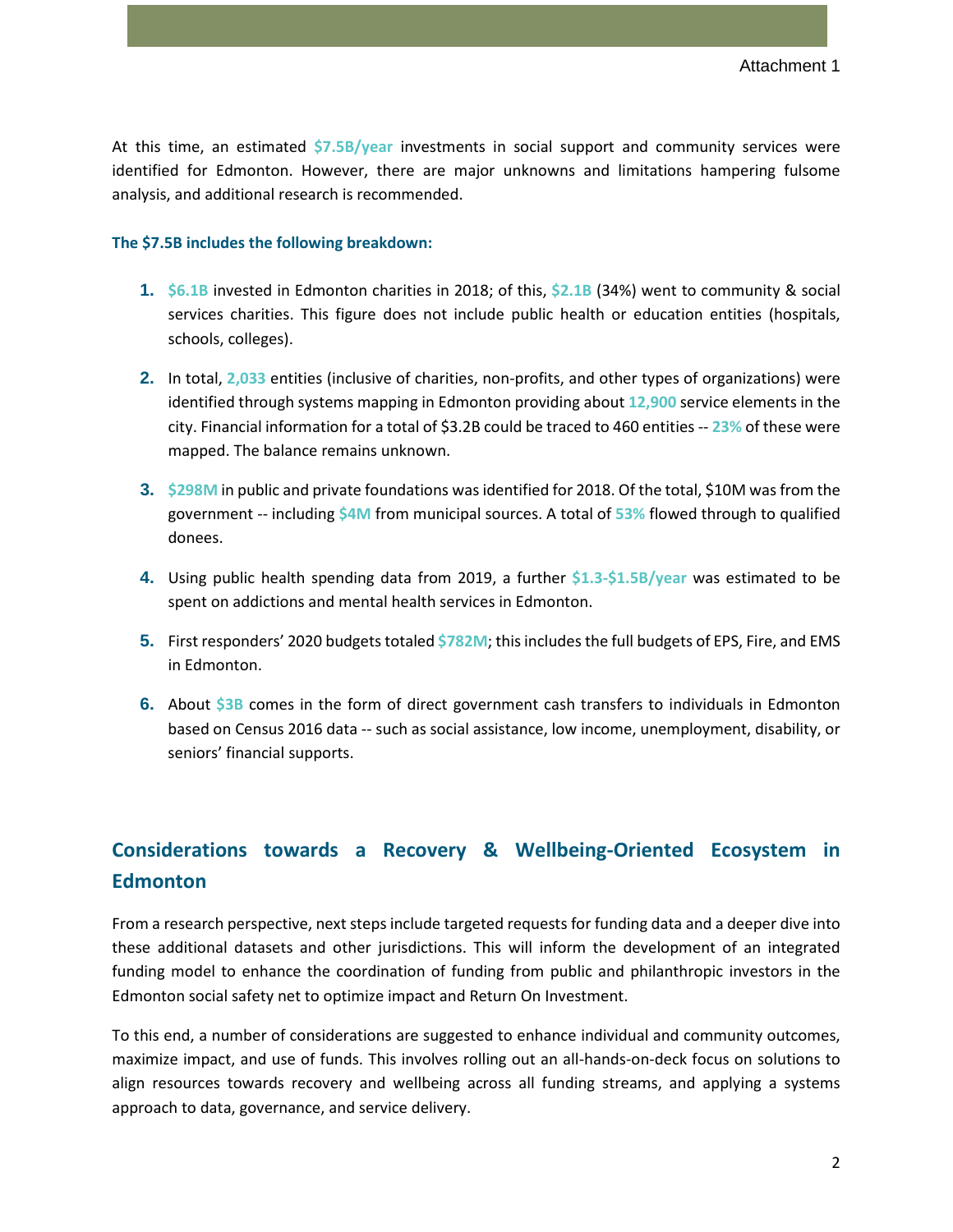The *immediate calls to action* involve an Integrated Investment Framework to coordinate the disparate streams of funding going into the social safety net, and recalibrating these towards direct frontline service delivery with measurable outcomes. Improved funding coordination will support enhanced transparency, service quality and outcomes at the end user and system levels.

A community-based approach, reinforced by a whole-of-government model, can drive the alignment of resources and paradigm shift to wellbeing and recovery. Ultimately, resolute leadership will be needed to achieve transformational systems change.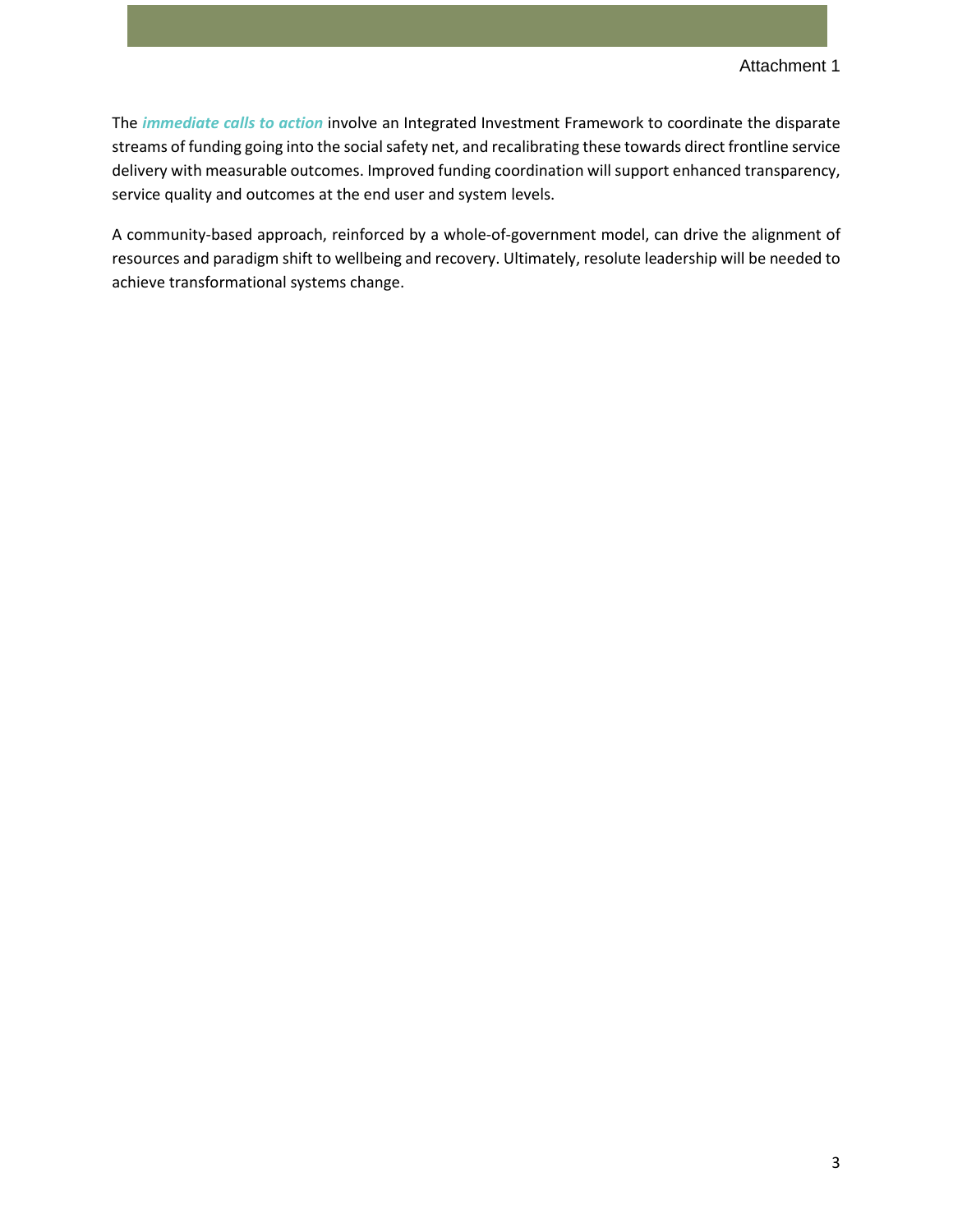## **CONTEXT**

The City of Edmonton and Edmonton Police Service, among key stakeholders in the social safety net ecosystem, recognize the need for strategic partnerships and action on social issues impacting our community's safety and wellbeing. Homelessness, social disorder, and addiction are some of the key challenges affecting Edmonton residents that require collaborative, strategic efforts.

#### *Motion*

On July 6/8, 2020, Edmonton City Council put forth the following motion:

*"Engage external subject matter experts to bring a report summarizing an in-depth analysis of all monies spent within participating cities listed above in b. in the human services/social safety net ecosystem, including but not limited to police, City of Edmonton, Fire, and other orders of government, charitable donations, and fundraising proceeds, with a goal to leverage all expenditures into better system outcomes (and reduced demand for system intakes)."[1](#page-3-0)*

Accordingly, EPS undertook an effort to answer an analysis of financials coming into the Edmonton Social Safety Net ecosystem and set the stage for cross-city comparisons. Key findings from this study are presented herewith.

The first part of this report provides a summary of findings from the diverse investments in Edmonton's social safety net ecosystem, while the second part focuses on potential solutions to support a paradigm shift towards recovery and wellbeing.

*Disclaimer: This report has been prepared for the exclusive use and benefit of the Edmonton Police Service and solely for the purposes of conducting a Social Impact Audit analysis of diverse funding sources in Edmonton and to propose areas for consideration in systems transformation. Limitations with respect to the data collected and presented within are provided throughout this report. Unless the Edmonton Police Service provides its express prior written consent, no part of this report should be reproduced, distributed, or communicated to any third party. HelpSeeker does not accept any liability if this report is used for an alternative purpose from which it is intended, nor to any third party in respect of this report.*

<span id="page-3-0"></span><sup>&</sup>lt;sup>1</sup> City of Edmonton. 2020. Edmonton City Council Minutes. Retrieved from http://sirepub.edmonton.ca/sirepub/mtgviewer.aspx?meetid=2556&doctype=MINUTES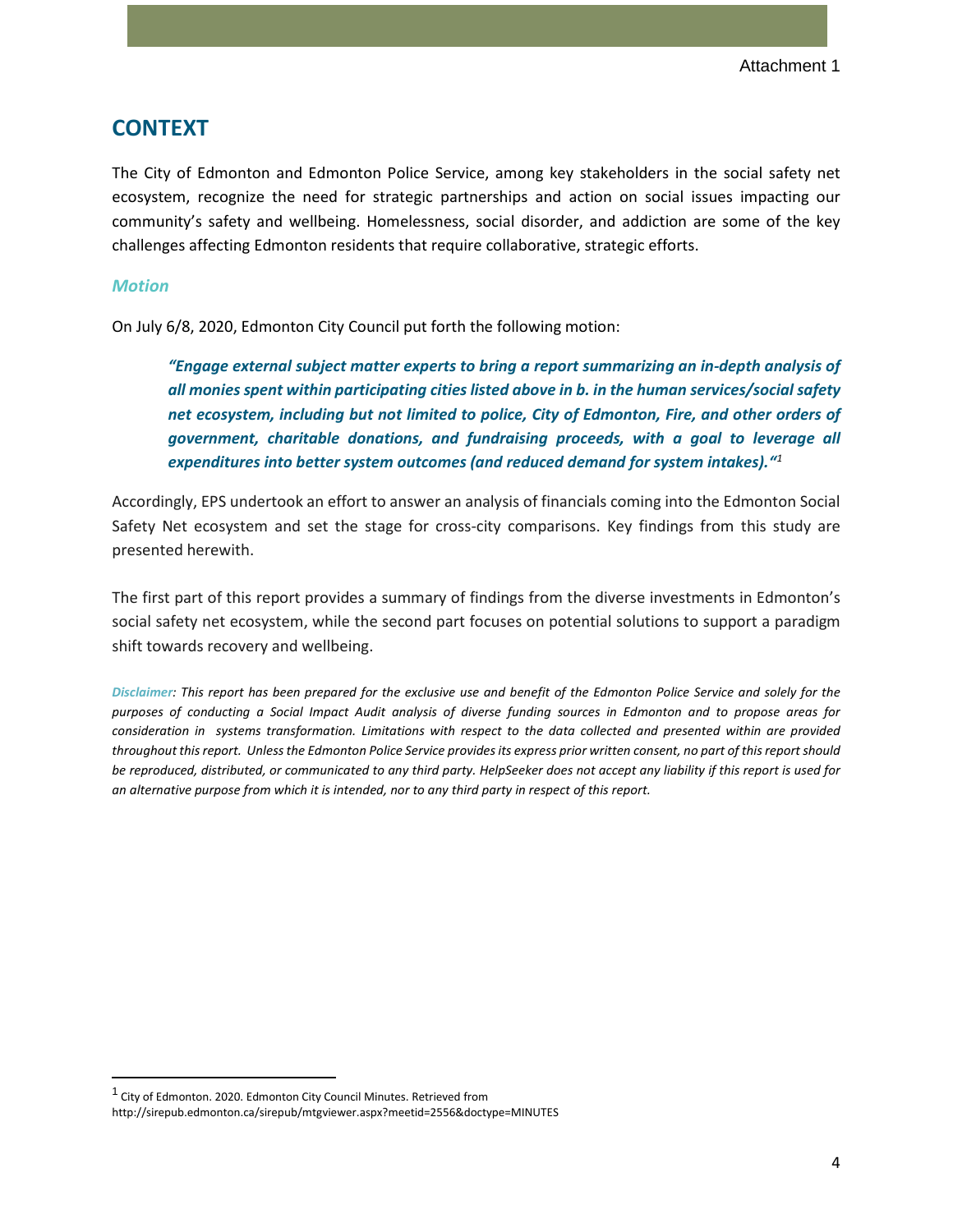## **PART 1: UNDERSTANDING INVESTMENTS IN THE EDMONTON SOCIAL SAFETY NET ECOSYSTEM**

#### *Overview*

Canada's Social Safety Net, including Edmonton's, is composed of a range of programs, benefits, and supports delivered by diverse actors including: local, provincial/territorial, and federal government, public and non-public charities, non-profit organizations, and private sector entities.

Some of these supports are delivered directly by service providers to end users (ie. shelters provide beds to those experiencing homelessness), while other programs offer a benefit (income assistance, tax credits etc.). The study aimed to locate as much information as possible about financial flows into all of these aspects, though much remains unknown still.

#### *At this time, an estimated*

# *\$7.5B per year*

*has been identified for Edmonton across social and community social services charities, public health spending on mental health and addictions, and first responders (EPS, EMS, Fire) and direct government transfers to individuals. However, data limitations are hampering fulsome analysis for other unknown elements of the social safety net ecosystem.*

This Edmonton figure should be further probed in relation to other cities. To date, over **53,000 service** elements have been mapped,[2](#page-4-0) and Alberta charities had revenues of over **\$36 billion in 2018**[3](#page-4-1) working on systems planning and integration, ways in which services are funded and delivered in the province to enhance transparency, consistency, and efficiency.

## *Available Datasets for Analysis*

EPS worked with key partners to secure and process the following datasets for analysis in this project. Note that all this information is obtainable under FOIP and does not disclose any private information; rather, it supports the financial flows analysis to discern the available funding moving into various entities in Edmonton's social safety net.

#### **Table 1: Secured Datasets for Financial Analysis**

<span id="page-4-0"></span><sup>2</sup> Turner, A. "Opinion: It's a good time to re-evaluate our social safety net".

<span id="page-4-1"></span> $3$  Ibid.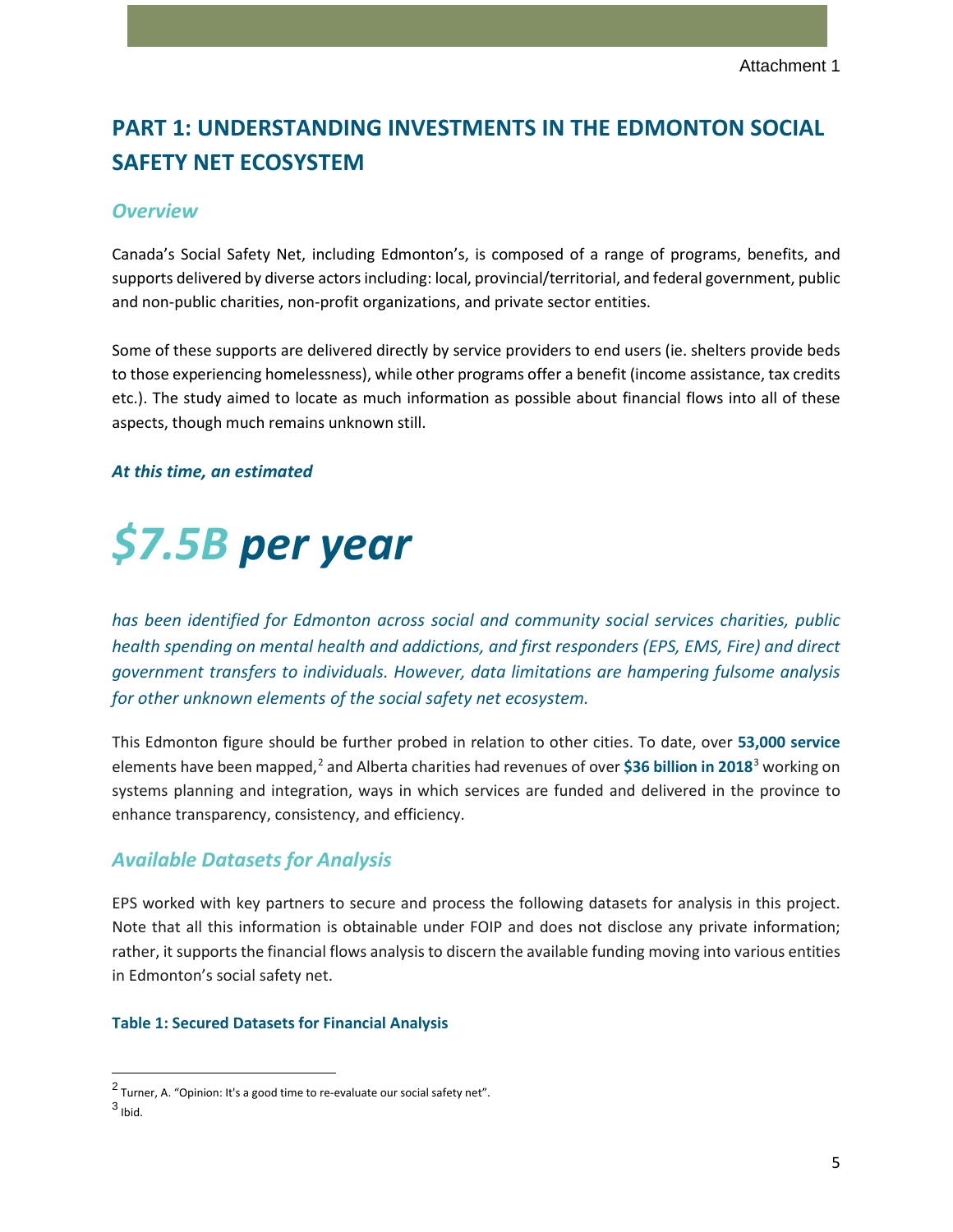#### Attachment 1

| <b>DATASET NAME</b>                                                   | <b>TIMEFRAME</b> |
|-----------------------------------------------------------------------|------------------|
| Alberta Grant Payments Disclosure Table                               | 2018/19          |
| List of Charities and Charity Information Return (Form T3010)         | 2017/18          |
| Government of Canada Proactive Disclosure -- Grants and Contributions | 2018             |
| Edmonton 2018 Approved FCSS Funded Agencies                           | 2018             |
| Edmonton 2018 Community Facility Partner Capital Grant Funding        | 2018             |
| Edmonton 2018 Community Investment Operating Grant Recipients         | 2018             |
| National Health Expenditure Database                                  | 2018/19          |
| <b>EPS budget information</b>                                         | 2020             |
| <b>EMS</b> budget information                                         | 2020             |
| Fire budget information                                               | 2020             |
| HelpSeeker Data                                                       | 2020             |
| Homeward Trust budget information                                     | 2019/20          |

## *Data Limitations & Opportunities*

There are a number of limitations to this analysis. As it relies on available data reported to and by various entities, this analysis relies on the accuracy of these datasets. There are further limitations to the **time lag** of publicly-available data from the government (CRA, Government of AB).

This lag obfuscates the impacts of the **COVID pandemic** and many other factors at play currently, and should therefore qualify considerations emerging from the analysis with caution.

The datasets were also **partial**, thus analysis of all funding coming into the social safety net in Edmonton was not possible. There are non-profits that are not registered charities, and are therefore not subject to the same levels of financial reporting as those located in the CRA dataset. There are also other entities, such as private counsellors or treatment centres, which may receive public funding or donations and fees for service. These play key roles, yet they remain unknown from a financial analysis perspective.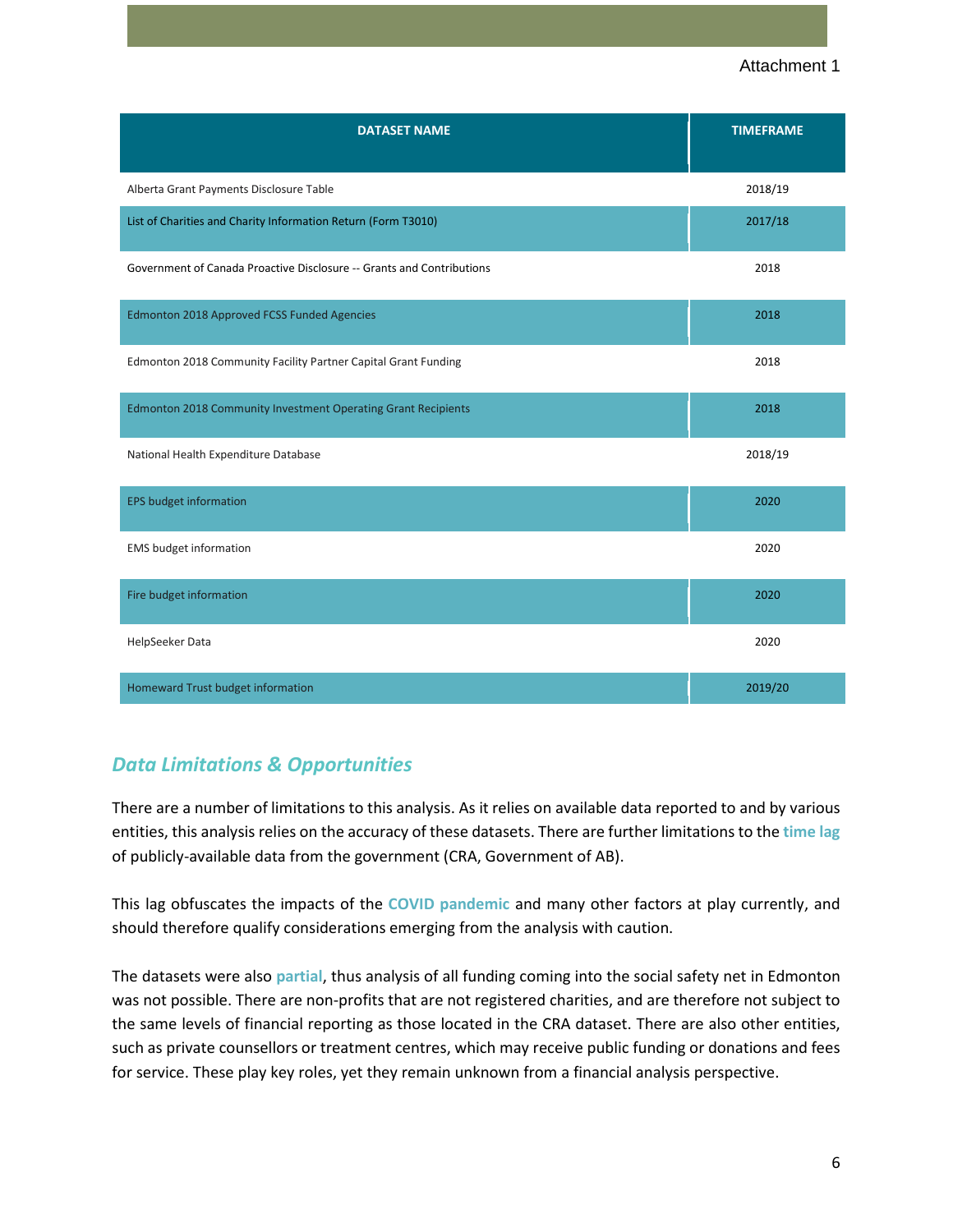Lastly, the report does not quantify the value add of Civil Society entities that advance wellbeing and safety outside of the formalized entities. Yet, grassroots, voluntary, and natural supports are essential to the operation of the social safety net.

These are important gaps in information to this analysis that must be considered in any interpretation of the emerging findings. **As a result, it is not known how large the social safety net truly is at this time because of data availability limitations.**

Despite these limitations, the analysis presented here is the first of its kind for Edmonton and offers a new level of transparency to the workings of the social safety net. This is in part thanks to transparency and accountability efforts from the Government of Alberta and theCanada Revenue Agency as they continuously improve Open Data.

## *Emerging Findings*

#### **\$6.1 billion in 2018 to Edmonton charities overall.**

- According to the **Canada Revenue Agency** 2018 dataset, the total revenues of charities in Edmonton were \$6.1 billion.
- 60% of this revenue came from the **Government of Alberta**, and 35% from non-governmental sources *(donations, fundraising, foundations, etc.)*. The balance came from municipal *(2%)* and federal sources *(2%)*.
- 17% of this revenue could be attributed to charities that were also located in the AB Grants, Canada Grants, and City of Edmonton grants datasets. This suggests that the **CRA dataset** is the most complete when it comes to charities.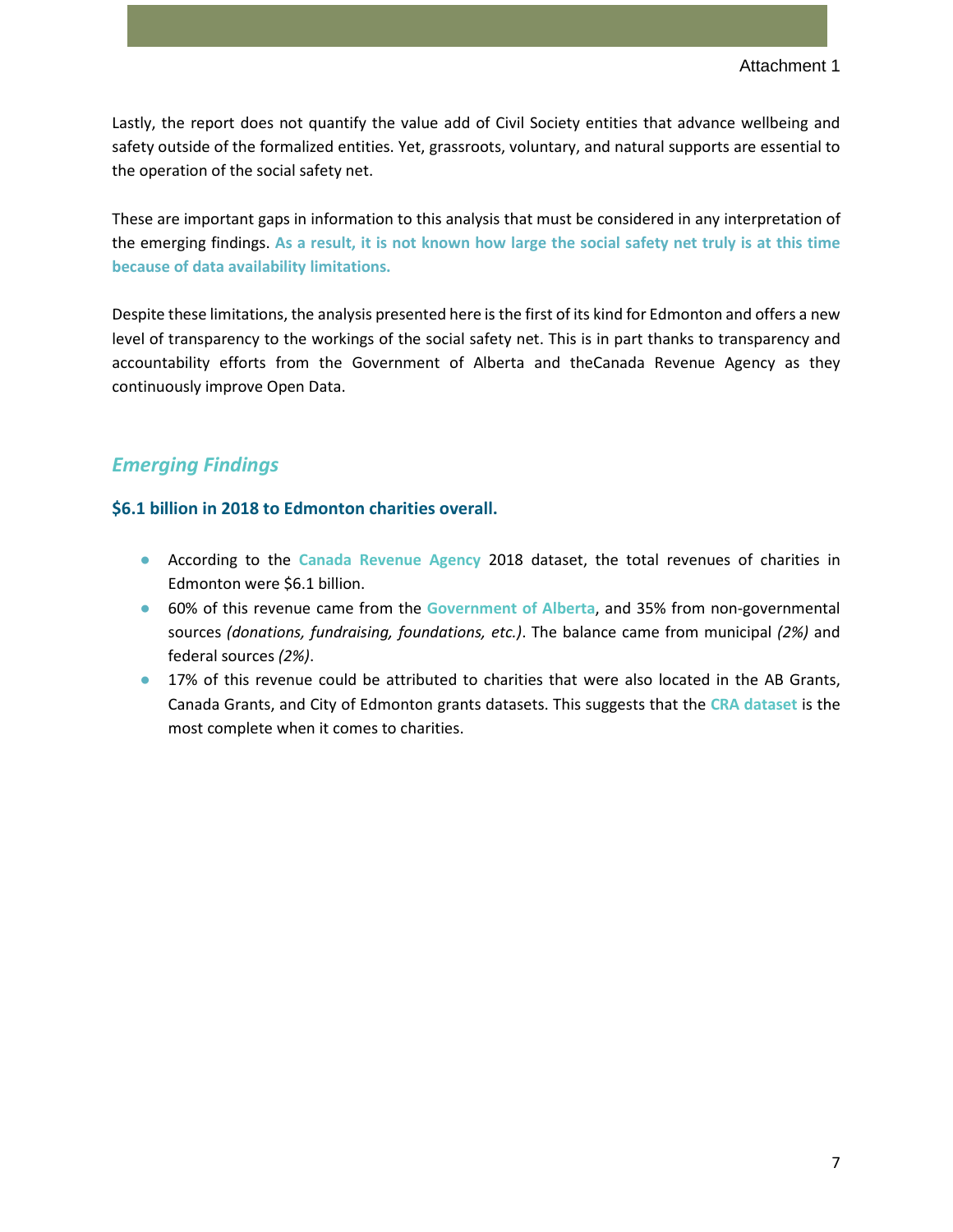

Revenue Sources for Charities in Edmonton by Category in 2018

#### **\$2.1 billion went to community & social services charities from the \$6.1B.**

- Further, \$1.1B went to charities that support work to intervene/prevent social issues related to poverty, housing, homelessness, addiction, and mental health.
- These figures **exclude public institutions**responsible for health (hospitals) or education (colleges, universities, school boards) which make up the broader \$6.1B figure.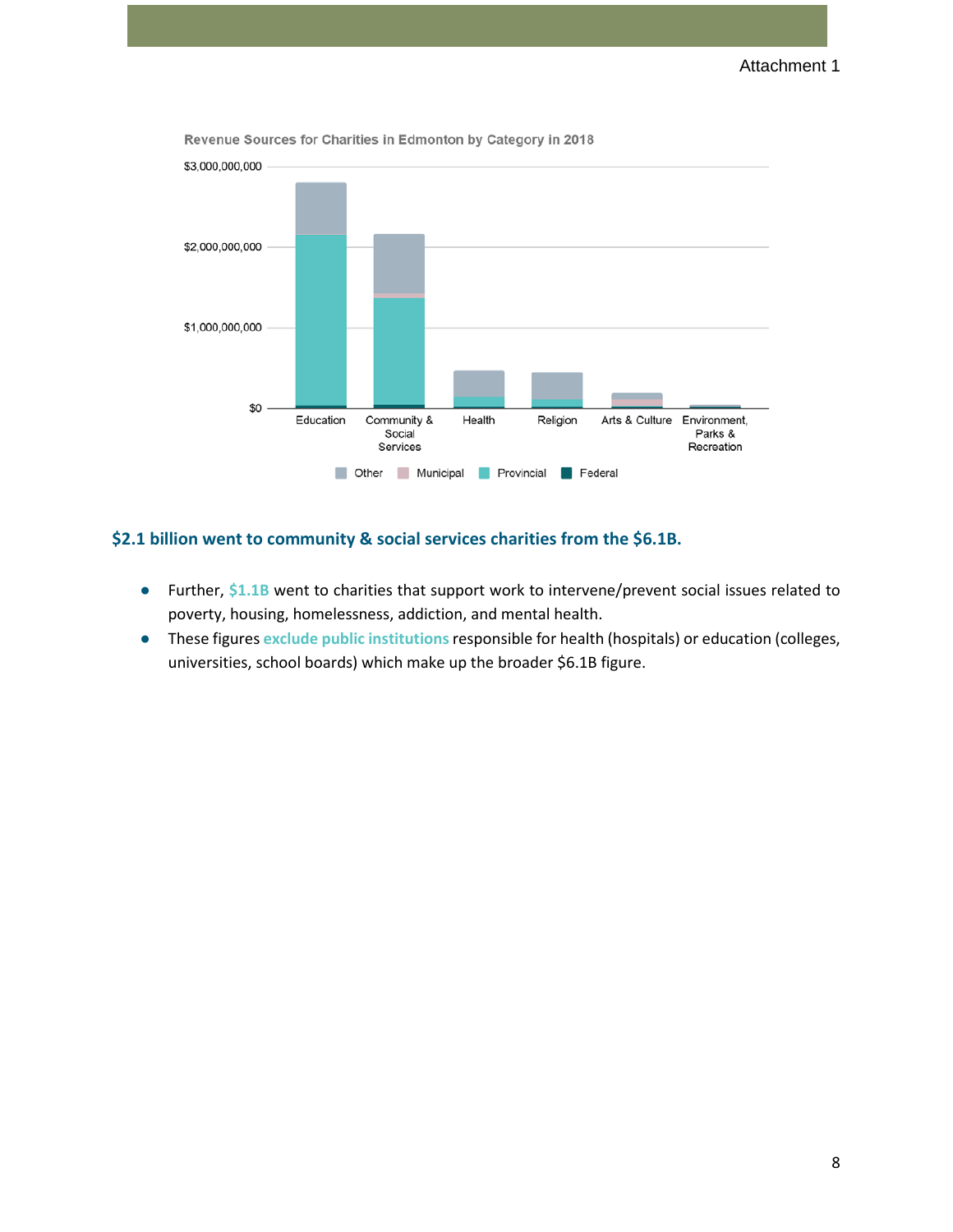

Charity Revenues w/ Relevance to Homelessness, Mental Health, Addictions - excluding public health, totaling \$1.1B in 2018

#### **Foundations contributed \$298M overall; of this, an average of 53% flowed to qualified donees.**

- **\$298M** in public and private foundations was identified for 2018 -- most of whose revenues (\$216M) had a general community benefit focus.
- On average, just over half of revenues (**53%**) flowed through to qualified donees.
- Two well-known contributors to social issues are the **United Way of Alberta Capital Region (UW-ACR)** and the **Edmonton Community Foundation (ECF)** -- thus, these will be focused on further as the two with the highest revenues. Of note, the United Way receives the highest municipal investment in such entities at **\$2.5M.**
- United Way reported **\$25M** in revenues, of which **\$16M (64%)** went to other charities. Community Foundation had **\$27M** in revenues, and flowed **\$23M (85%)** to other recipients -- the largest of which was the United Way of Capital Region, another funder; thus this likely also contributed to UW revenues. The top 10 Edmonton recipients are presented below.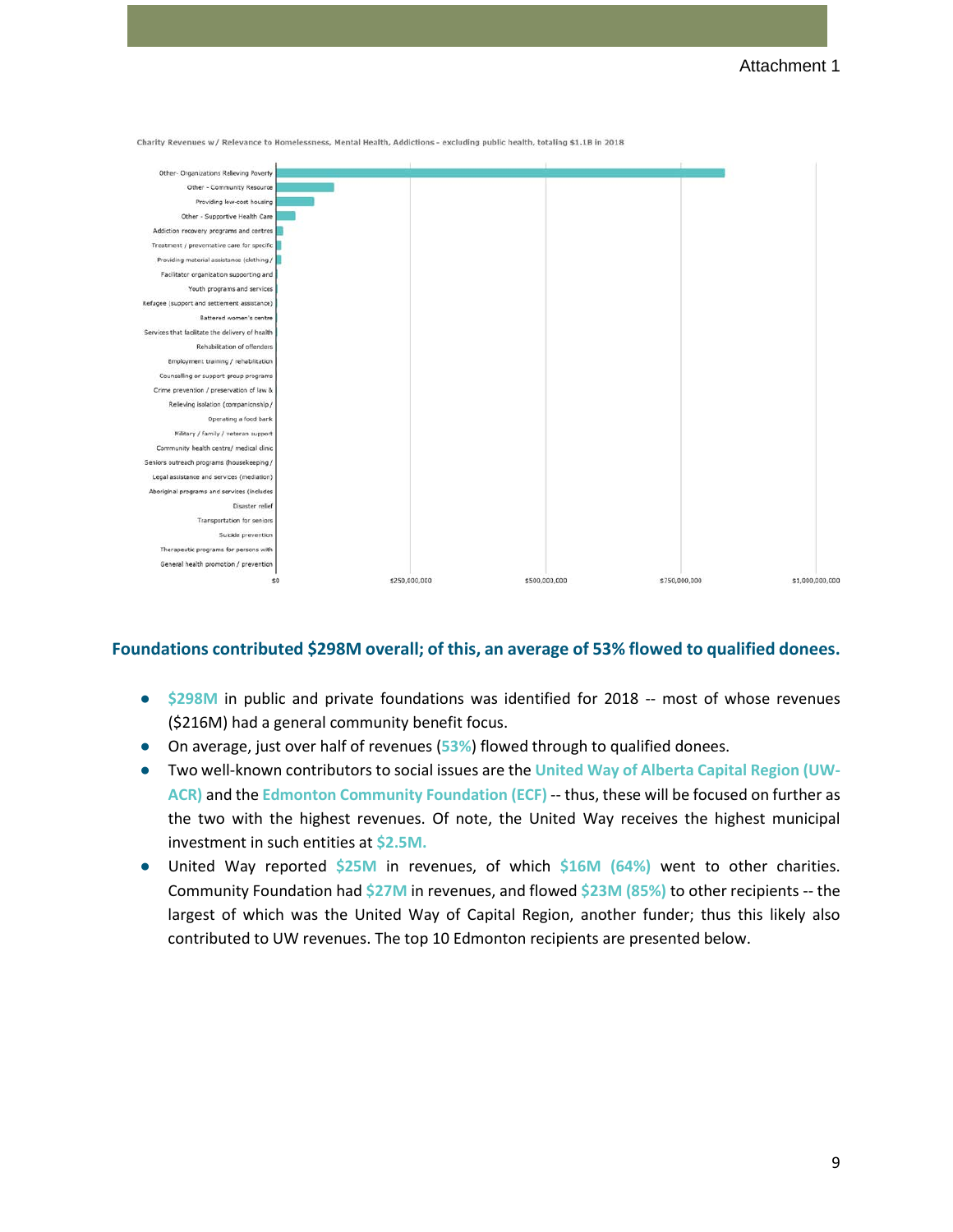

## **A further estimated \$1.3-\$1.5B/year is spent through public health funding on mental health and addictions in Edmonton.**

- The research team used CIHI **health expenditures data** from 2019 (most recent dataset available) to ascertain total Alberta health spending totaled **\$33.6B**. Of this, **73%** was public and 27% was private spending (employee assistance, out of pocket, etc.).
- CIHI estimates nationally that **27% of public health expenditures** are mental health and addictions related.[4](#page-9-0)
- Assuming Edmonton receives public health addictions and mental health expenditures on a **per capita** basis, this would total **approximately \$1.5B per year.**

<span id="page-9-0"></span><sup>4</sup> CIHI. 2020. Health System Resources for Mental Health and Addictions Care in Canada. Retrieved from https://www.cihi.ca/sites/default/files/document/mental-health-chartbook-report-2019-en-web.pdf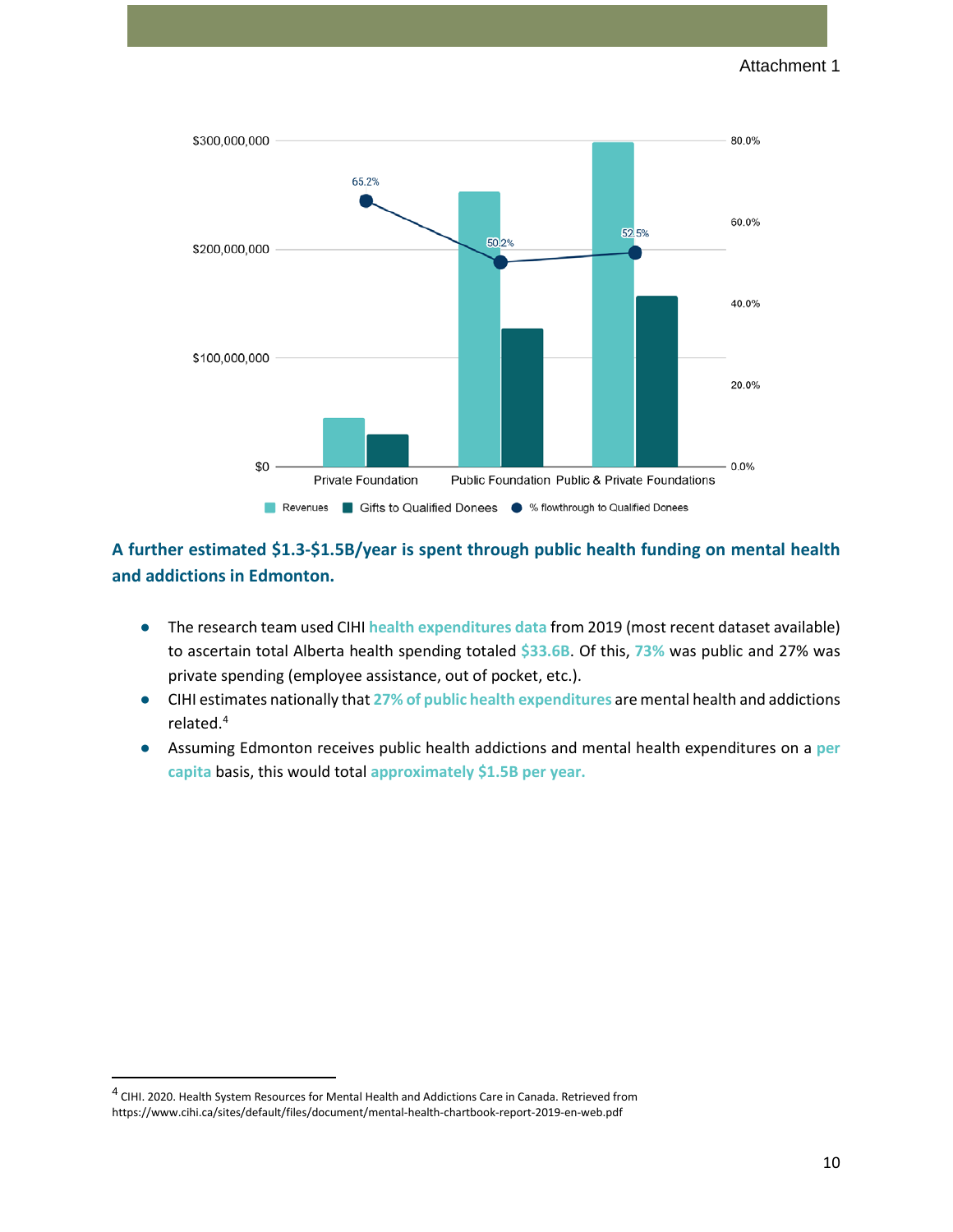

It is essential that the funds that are going specifically to charities to deliver addictions and mental health be identified to prevent double counting; unfortunately, this was not possible in this analysis as the CIHI dataset was not available at an organizational level. This is a risk for the Public Health (6.5%) and Other Health Spending categories (9.4%). To manage this risk of double counting, the estimate correspondingly decreased, adding a \$1.3B lower-end of the range to this estimate.

## **First Responders (EPS, Fire, EMS) total expenditures are about \$782M for 2020 for Edmonton**  (estimated run rate based on projected budgets).

- **EMS** operations in Edmonton totaled **\$88M** via Alberta Health Services.
- **Fire** expenditures costs were **\$231M**, of which \$5.3M was for capital.
- **EPS** operating costs were **\$462M**, which was sourced primarily from municipal tax levies (80%). The balance was via provincial grants (6%), Traffic Safety Act (7%), and other sources (5%)
- In 2020, EPS reallocated **\$28M** to create a Community Safety and Wellbeing Bureau as part of the Vision2020 initiative, on top of the **\$11M** redirected from their budget.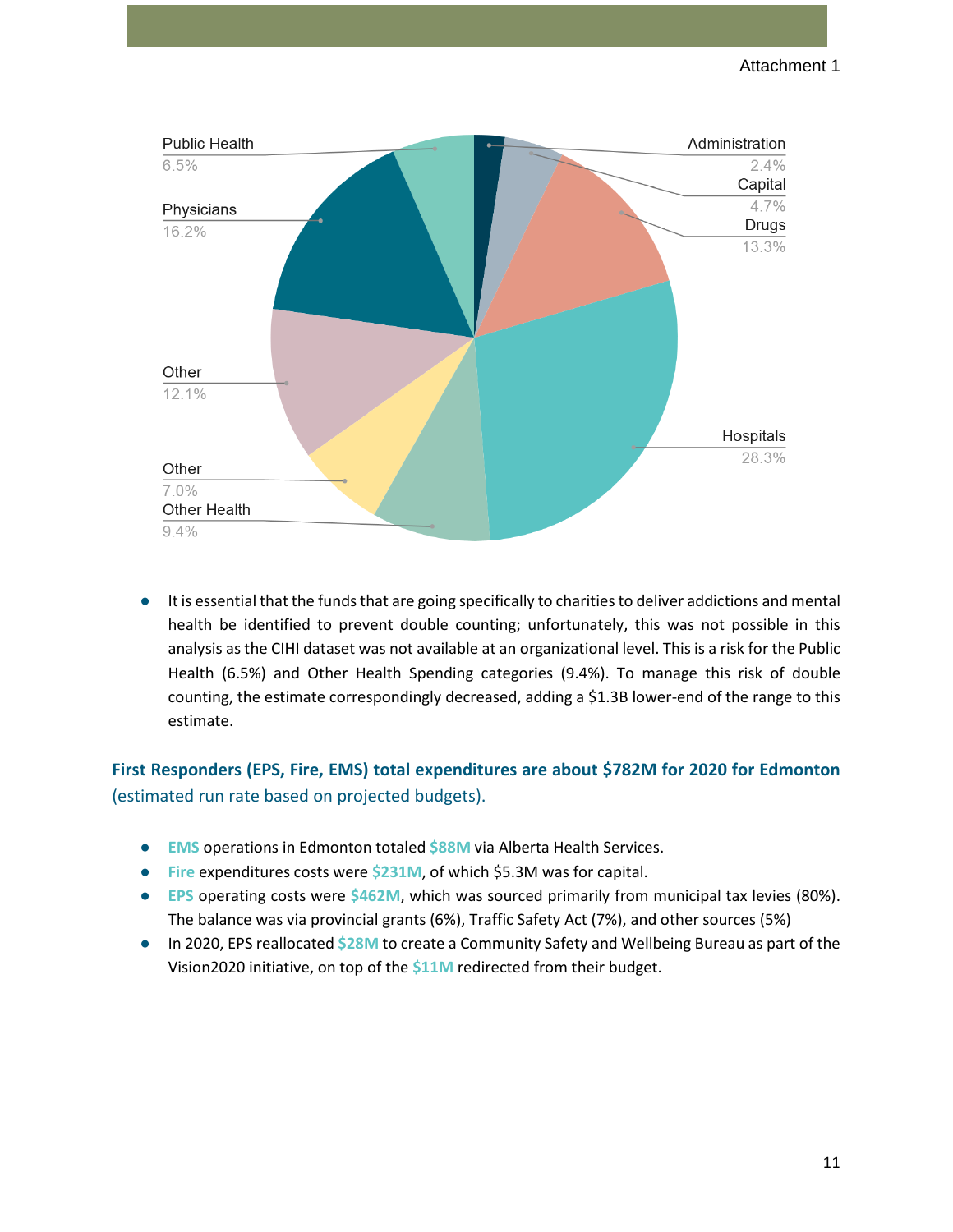

#### **Direct government cash transfers to Edmonton individuals totaled about \$3B.**

In addition to services made available, individuals in various target groups (low income, disabilities, etc.) in Edmonton receive direct government transfers to individuals (tax credits, old age pension, social assistance, disability payments etc.). According to Statistics Canada Census 2016, these government transfers made up 7.4% of the total income of populations aged 15 years and over, with an average of  $$7,011$  amongst 431,[5](#page-11-0)90 individuals.<sup>5</sup>

## *At this time, an estimated \$7.5B has been identified for Edmonton. However, there are major unknowns and limitations hampering fulsome analysis.*

This comes from the lack of information about non-profit organizations and private sector organizations that are receiving public funding to deliver services. The estimate on mental health and addictions for public health spending is also limited as organization level data was not available to discern exact flow of funds into services.

<span id="page-11-0"></span><sup>5</sup> Statistics Canada. 2017. Edmonton, CY [Census subdivision], Alberta and Division No. 11, CDR [Census division], Alberta (table). Census Profile. 2016 Census. Statistics Canada Catalogue no. 98-316-X2016001. Ottawa. Released November 29, 2017.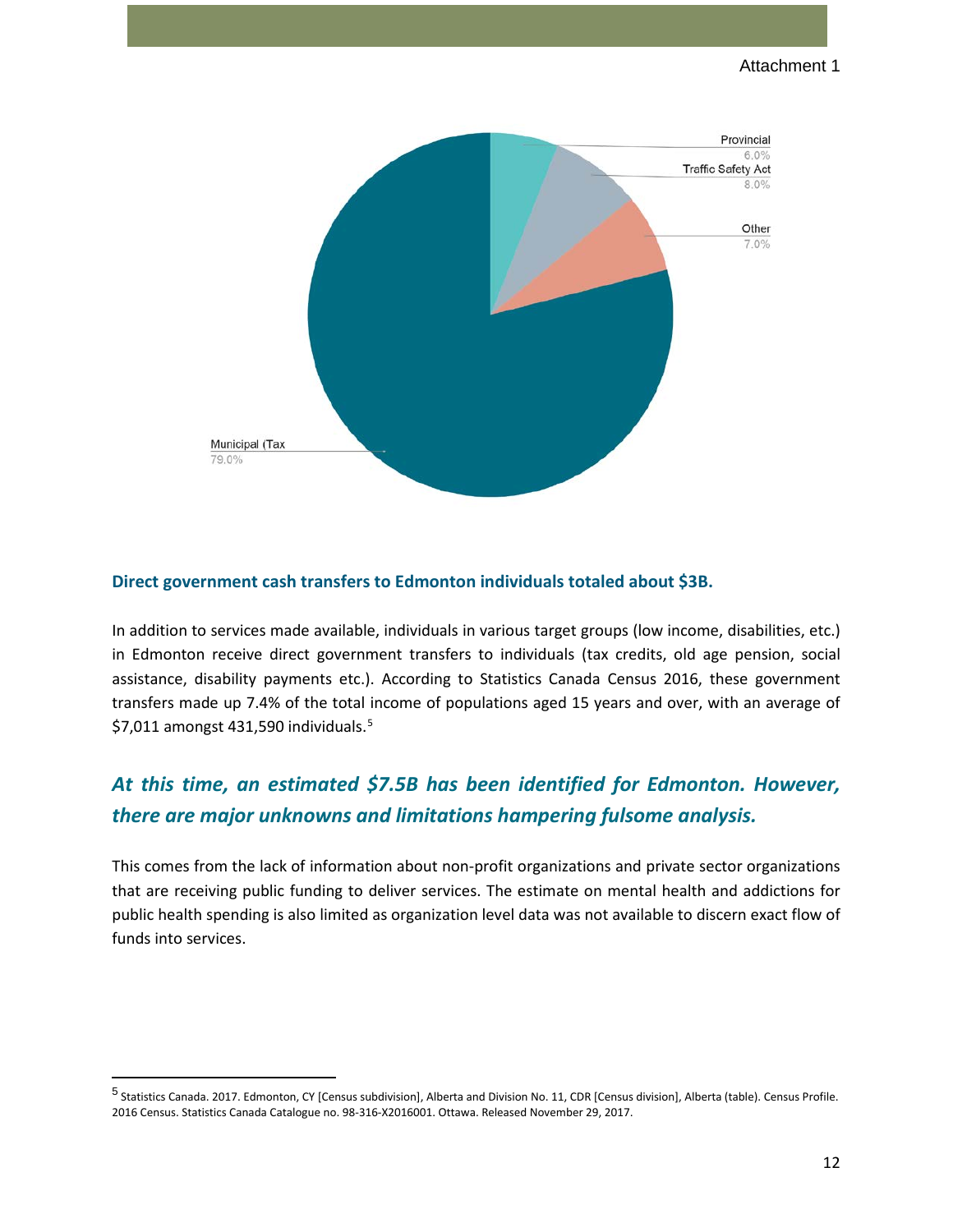| <b>Expenditure</b>                                                                                       | <b>Amount</b>  | <b>Source</b>    |
|----------------------------------------------------------------------------------------------------------|----------------|------------------|
| EPS Total - known                                                                                        | \$462M         | EPS 2020 Budget  |
| <b>EMS Total - known</b>                                                                                 | \$88M          | EMS 2020 Budget  |
| Fire Total - known                                                                                       | \$231M         | Fire 2020 Budget |
| Community & Social Services Charities - known                                                            | \$2.1B         | <b>CRA 2018</b>  |
| Public Health Mental health/addictions - estimate                                                        | \$1.5B         | <b>CIHI 2019</b> |
| Direct government transfers to individuals (tax<br>credits, income assistance, disability payments etc.) | \$3B           | Census 2016      |
| <b>Public and Private Foundations</b>                                                                    | <b>Unknown</b> | Unknown          |
| <b>Health Charities</b>                                                                                  | <b>Unknown</b> | Unknown          |
| Other Govt-funded For-profit Social Services                                                             | <b>Unknown</b> | Unknown          |
| <b>Other Non-profit Social Services</b>                                                                  | <b>Unknown</b> | Unknown          |
| <b>Govt-delivered Social Services</b>                                                                    | Unknown        | Unknown          |

## **12,900 service elements are provided by 3,480 entities in Edmonton; financial information of \$3.2 billion could be traced to 460 of these. The balance remains unknown.**

- For a deeper dive into the entities identified, 3,480 listings of programs and locations with a total of 12,984 service elements are offered in Edmonton. Note that the HelpSeeker systems map was used, which is in constant flux as a real-time dataset and likely misses additional services available as well as a voluntary mapping effort that relies on publicly-available information.
- This dataset included 460 entities that could be traced to the 2018 dataset and totaled \$3.2B in 2018; importantly, these only represented 23% of the 2,033 organizations mapped to financial information by HelpSeeker.

| <b>BASIC NEEDS</b><br>3.938 | <b>HEALTH /</b><br><b>MEDICAL</b><br>1.652 | <b>EMERGENCY &amp;</b><br><b>DISASTER</b> | <b>FAMILIES &amp;</b><br><b>PARENTING</b> | <b>SAFETY &amp;</b><br><b>ABUSE</b> | <b>MENTAL</b><br><b>HEALTH &amp;</b><br><b>ADDICTIONS</b> | <b>COMMUNITY &amp;</b><br><b>BELONGING</b> | <b>INFORMATION</b><br>& TECHNOLOGY<br>476 |
|-----------------------------|--------------------------------------------|-------------------------------------------|-------------------------------------------|-------------------------------------|-----------------------------------------------------------|--------------------------------------------|-------------------------------------------|
|-----------------------------|--------------------------------------------|-------------------------------------------|-------------------------------------------|-------------------------------------|-----------------------------------------------------------|--------------------------------------------|-------------------------------------------|

#### **12,984 Service Elements through 3,480 listings mapped in Edmonton to Date**

**Interactive Model of Edmonton's Social Safety Net Ecosystem**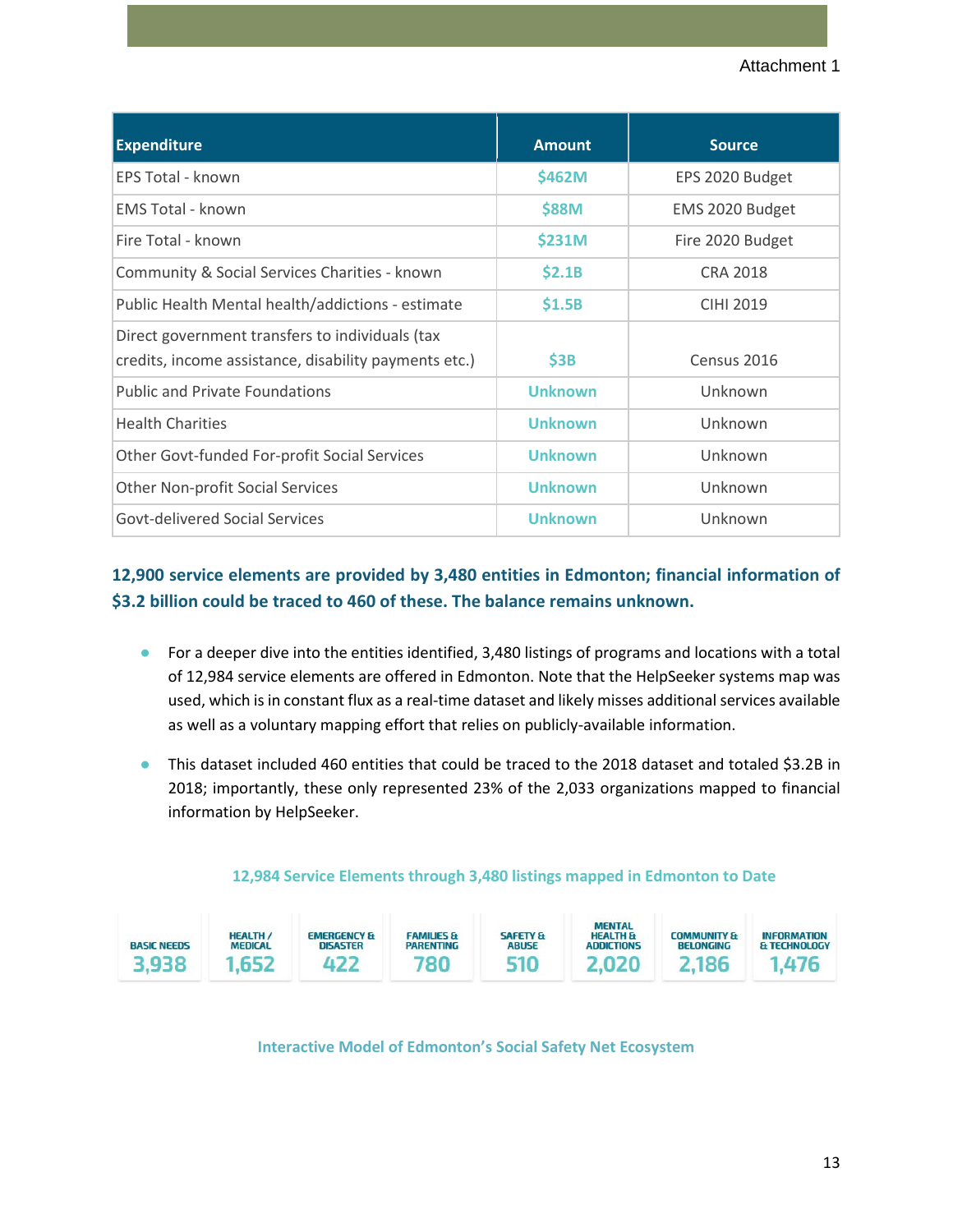#### Attachment 1



## *Outstanding Data Challenges*

Despite the information available for this report, key challenges remain, as aforementioned, limiting the scope of this analysis. These include:

- **Service information** across diverse providers was limited in public searches which limited capacity to analyze the relationship of financial flows to service availability, hours of operation, eligibility criteria, service focus (specialization), and target end user.
- **Financial Data** was partial, unavailable, and not detailed enough on all relevant entities receiving public funds to operate services in the social safety net to enable a fulsome analysis in real time.
- **Outcome and output information** was only partially available to enable consistent tracking of funds to common priorities and key performance indicators in a consistent manner across investments and funding sources.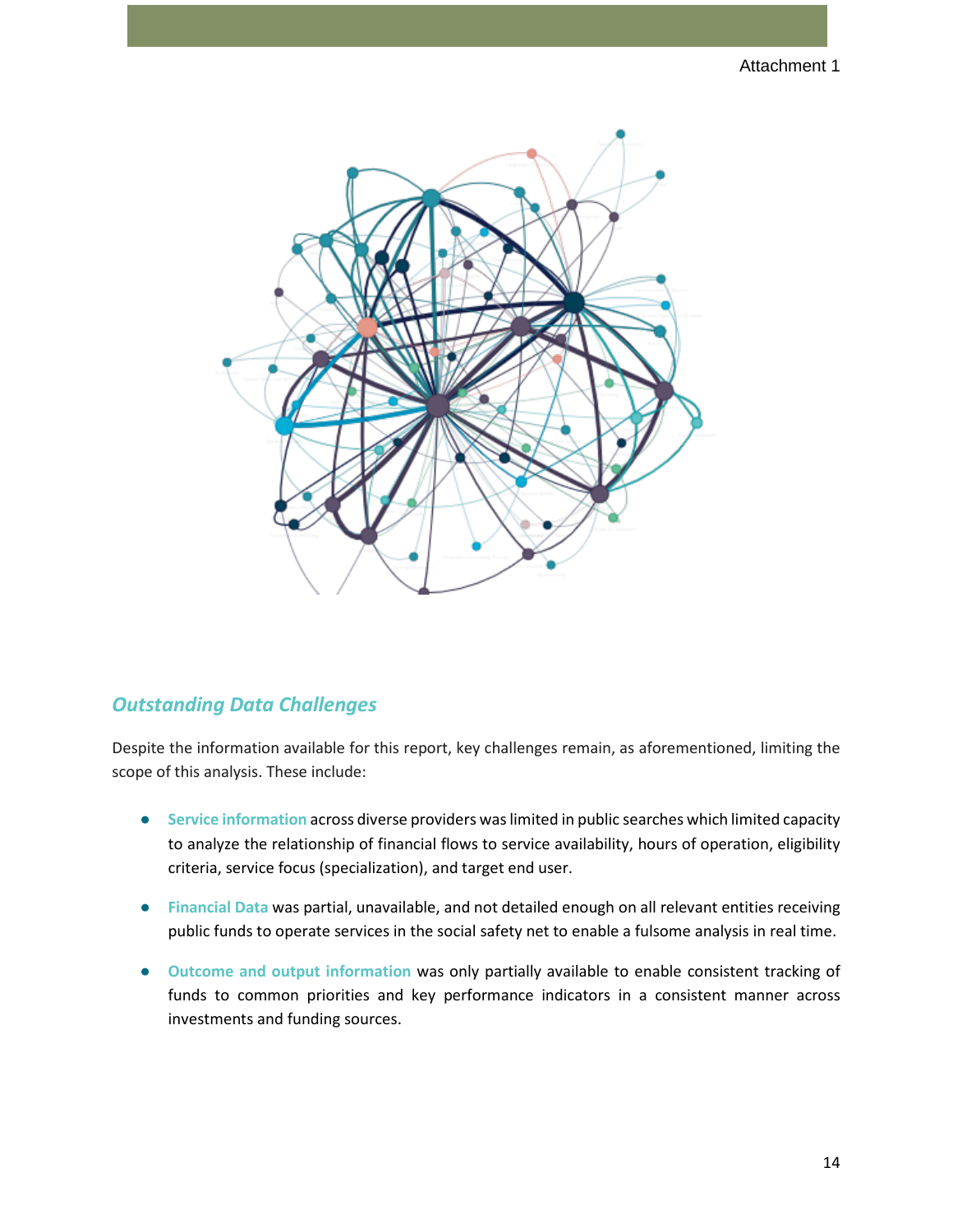● **Cross-city comparatives** were limited due to a lack of unclear regional scope of investments that limits current capacity to compare Edmonton effectively to other cities.

## **PART 2: CONSIDERATIONS TOWARDS A RECOVERY & WELLBEING-ORIENTED ECOSYSTEM IN EDMONTON**

## *The Case for Systems Transformation*

The analysis presented builds on the calls for transformative change in the delivery of health, education, justice, and social services. The various domains of the social safety net are interrelated and, as such, each is impacted by individual experiences, relationships, community, and societal contexts. While this research project has had an immediate focus on the financial flows into the social safety net, they support the case for a paradigm shift to make a positive impact on cross-cutting issues.

## **The presence of thousands of service elements and considerable investments coming into Edmonton present an opportunity to change siloed and reactive approaches to social issues.**

Complex social issues are entwined: addictions, homelessness, domestic violence, criminal justice, trauma, and mental health are very much connected. For instance, research evidence demonstrates the link between **Adverse Childhood Experiences** - physical and emotional abuse, neglect, and household dysfunction, and poor long-term health, economic, and social outcomes; yet, the approaches funded to address these challenges are notoriously segmented, convoluted, and often lacking a clear link to the evidence base on effective practice.

The 2013 Alberta Adverse Childhood Experiences Study<sup>[6](#page-14-0)</sup> confirmed the international evidence that ACEs were not only common, but that strong associations existed between childhood trauma and increased risk for poor health outcomes in adulthood. Higher ACEs dramatically increase the risk of heart disease, diabetes, obesity, depression, substance abuse, smoking, poor academic achievement, time out of work, and early death.<sup>[7](#page-14-1)</sup>

<span id="page-14-0"></span><sup>6</sup> McDonald, S. and Trough, S. 2014. *The Alberta Adverse Childhood Experiences Survey*. Retreived fro[m https://policywise.com/wp](https://policywise.com/wp-content/uploads/resources/2016/07/345_ALBERTA_ADVERSE_CHILDHOOD_EXPERIENCES_SURVEY_FINAL_JULY_2014.pdf)content/uploads/resources/2016/07/345\_ALBERTA\_ADVERSE\_CHILDHOOD\_EXPERIENCES\_SURVEY\_FINAL\_JULY\_2014.pdf

<span id="page-14-1"></span><sup>&</sup>lt;sup>7</sup> Milaney, K., William, N. and Dutton, D. 2018. "Falling Through the Cracks: How The Community-Based Approach Has Failed Calgary's Chronically Homeless". *School of Public Policy Publications. SPP Research Paper. Vol 11:9.* University of Calgar[y.](https://www.policyschool.ca/wp-content/uploads/2018/02/Falling-Through-The-Cracks-Milaney-FINAL-2Williams-Dutton-final.pdf) <https://www.policyschool.ca/wp-content/uploads/2018/02/Falling-Through-The-Cracks-Milaney-FINAL-2Williams-Dutton-final.pdf>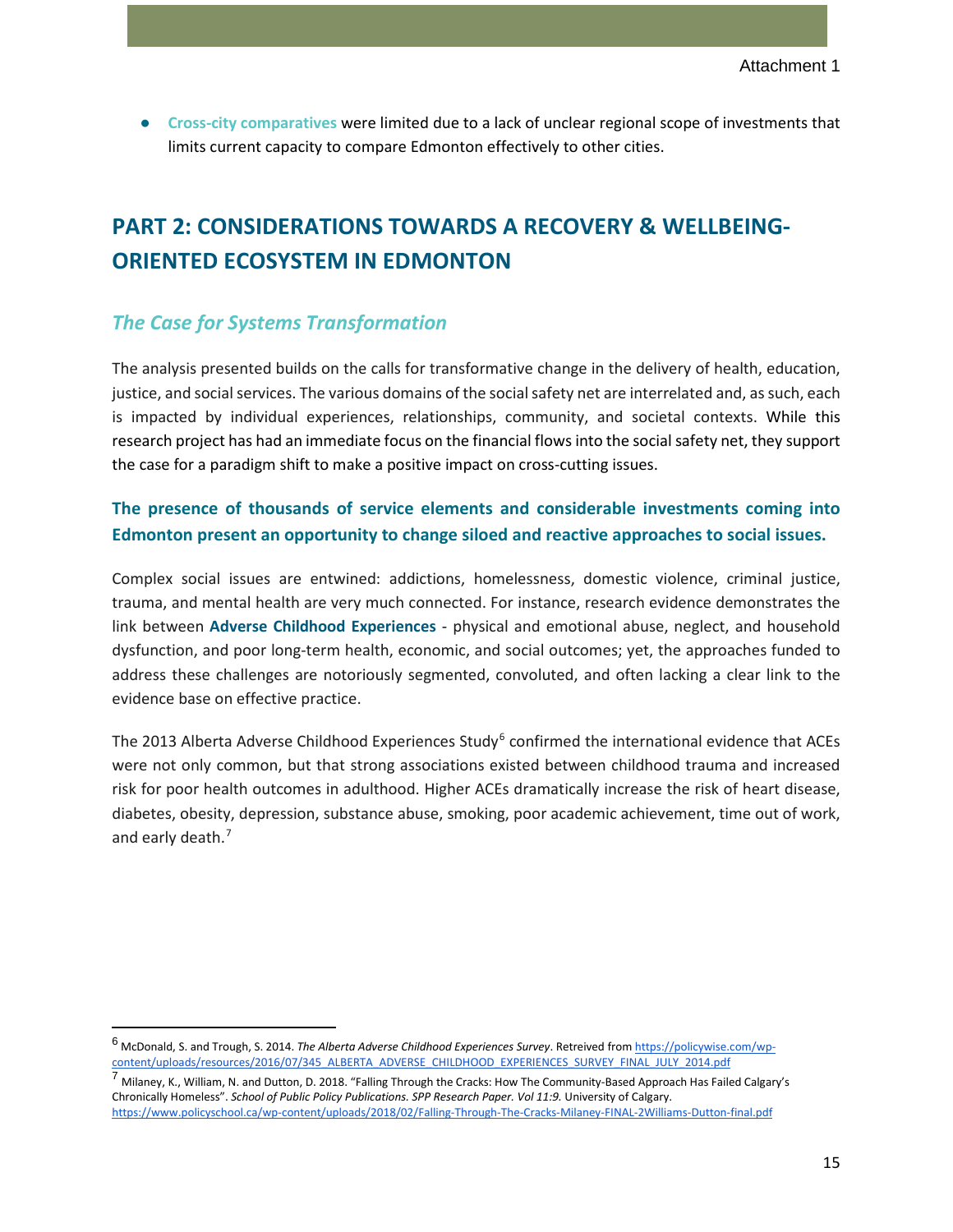Research has suggested **Intergenerational Trauma** as the principal cause of higher rates of poverty among Indigenous people[8](#page-15-0),[9](#page-15-1),[10](#page-15-2). This trauma is linked to previous government policies aiming at assimilating Indigenous peoples into Euro-Canadian ways of life<sup>[11](#page-15-3)</sup> exemplified in the residential schooling system and 60s Scoop with severe impacts on childhood trauma and long-term health outcomes. This phenomenon has been examined from an epigenetic, neurobiological, and sociocultural perspective to explain the overrepresentation of Indigenous populations in the criminal justice system, lower educational attainment, poorer health conditions, substance abuse, and higher premature mortality/suicide rates.

In an examination on **chronic homelessness, [12](#page-15-4)** researchers demonstrate the clear link between housing instability, addictions, mental illness, and traumatic childhoods. The 2018 Point-in-Time count of homelessness in 61 Canadian communities**[13](#page-15-5)** highlights the **overrepresentation of Indigenous people** experiencing homelessness in Canada. Similar results were also found in Edmonton in 2018 by the Provincial Point-in Time count<sup>[14](#page-15-6)</sup> where 32% of people experiencing homelessness, respectively, selfidentified as Indigenous, according to administrative data.

**Systemic racism and discrimination** continue to negatively impact Indigenous people -- as well as racialized and LGBTQ2S+ communities. The perpetuation of these patterns of behaviour, policies, or practices exist in Canada's social safety net and must underpin systems transformation.

All of this points to a clear need to rethink the way in which local supports are being delivered and monitored in Edmonton, and the value people are getting out of it. To address social issues, **a paradigm shift is needed**. In doing so, the funds invested in this new approach can tackle interconnected issues – whether homelessness, domestic violence, addictions, or community safety.

## **CONSIDERATIONS**

Using evidence-based interventions systematically can achieve greater impact. But this requires transformational change and leadership. Edmonton can learn from the experience of other jurisdictions and new research on what works locally that can be scaled.

<sup>13</sup> Government of Canada. 2019. *Everyone Counts 2018: Highlights - Report*.

<span id="page-15-0"></span><sup>8</sup> The Social Planning and Research Council of Hamilton. 2018. *Intergenerational Trauma and Aboriginal Homelessness 2017*. [http://www.sprc.hamilton.on.ca/wp-content/uploads/2017/09/Intergenerational\\_Trauma\\_and\\_Aboriginal\\_Homelessness\\_2017.pdf](http://www.sprc.hamilton.on.ca/wp-content/uploads/2017/09/Intergenerational_Trauma_and_Aboriginal_Homelessness_2017.pdf)

<span id="page-15-1"></span><sup>9</sup> Homeless Hub. 2009. *Aboriginal Homelessness Intergenerational Trauma.*

https://www.homelesshub.ca/resource/aboriginal-homelessness-intergenerational-trauma

<span id="page-15-2"></span><sup>10</sup> Menzies, P. 2009. *Homeless Aboriginal Men: Effects of Intergenerational Trauma*.

https://homelesshub.ca/sites/default/files/attachments/6.2%20Menzies%20-%20Homeless%20Aboriginal%20Men.pdf

<span id="page-15-3"></span><sup>11</sup> Maltby, A. & Cooke, M. 2017. "Residential schools and the effects on Indigenous health and well-being in Canada—a scoping review". *Public Health Rev 38*, 8.

<span id="page-15-5"></span><span id="page-15-4"></span><sup>&</sup>lt;sup>12</sup> Milaney, William and Dutton, "Falling Through the Cracks: How The Community-Based Approach Has Failed Calgary's Chronically Homeless".

<span id="page-15-6"></span>https://www.canada.ca/en/employment-social-development/programs/homelessness/reports/highlights-2018-point-in-time-count.html#3.4 <sup>14</sup> 7 Cities. *Point in Time Count*.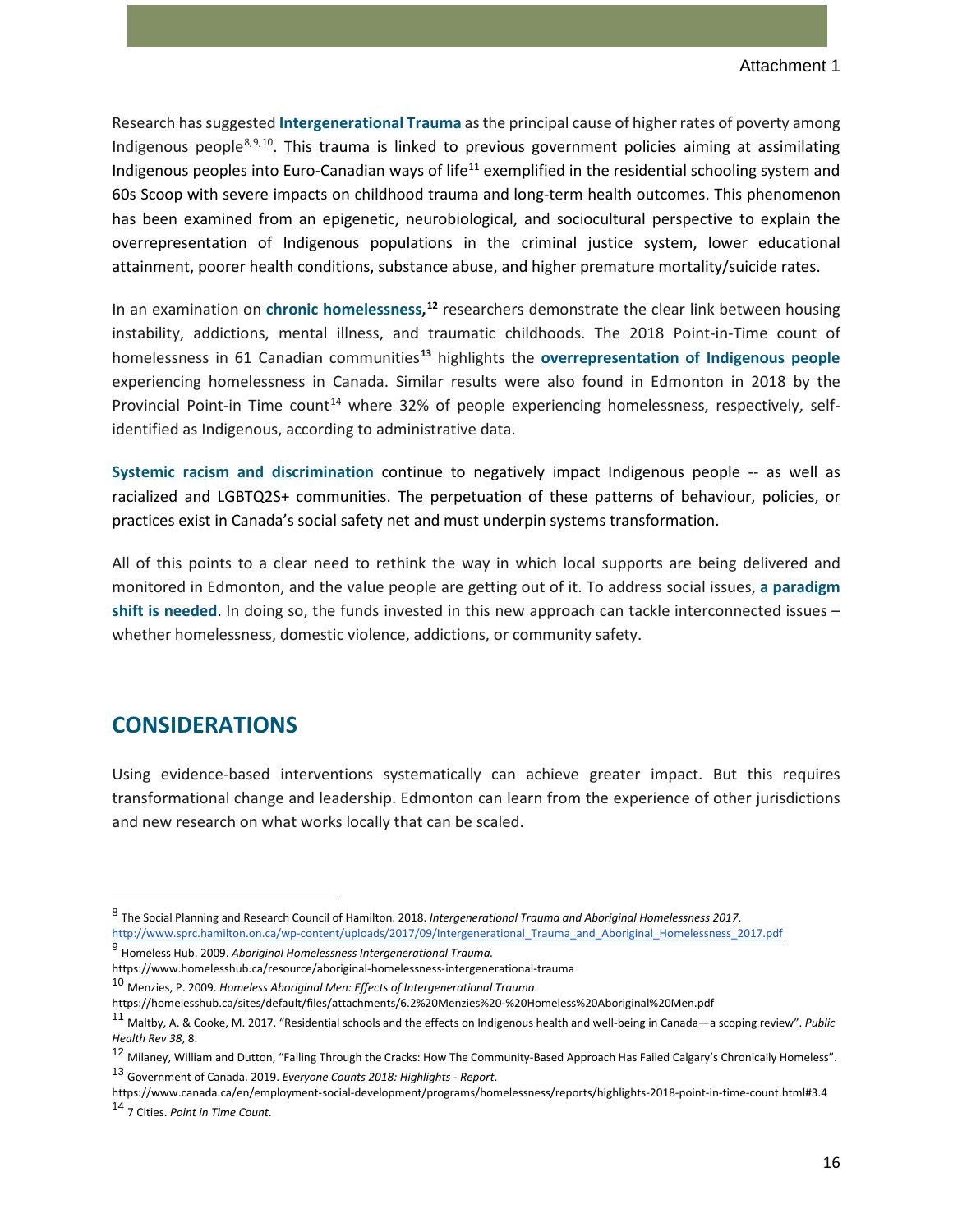The funding analysis presents an opportunity for policy makers to probe whether a fulsome restructuring and realignment of these investments can bring better outcomes overall.

#### *Key Concepts*

#### **1. Wellbeing & Recovery-Oriented Services**

Person-centred interventions are linked to improved individual outcomes.<sup>[15](#page-16-0)</sup> These prioritize end users' strengths, and input in their diverse journeys to wellbeing. For those overcoming trauma, addictions, mental health, and other challenges, services that support recovery -- or the measurable improvement towards the diverse dimensions of wellbeing -- are needed. In the context of **COVID**, a focus on holistic, human-centred, and equitable individual and community recovery becomes particularly urgent.

To support a person-centred approach, interventions that address individual wellbeing across key dimensions of their lives can support the delivery of sustainable results and support sustainable recovery.[16](#page-16-1)

<span id="page-16-0"></span><sup>15</sup> Poitras, M., Maltais, M., Bestard-Denommé, L. *et al.* What are the effective elements in patient-centered and multimorbidity care? A scoping review. *BMC Health Serv Res* 18, 446 (2018).

<span id="page-16-1"></span><sup>16</sup> Canadian Centre on Substance Use and Addiction (2017). Moving Toward a Recovery-Oriented System of Care: A Resource for Service Providers and Decision Makers. Ottawa, Ontario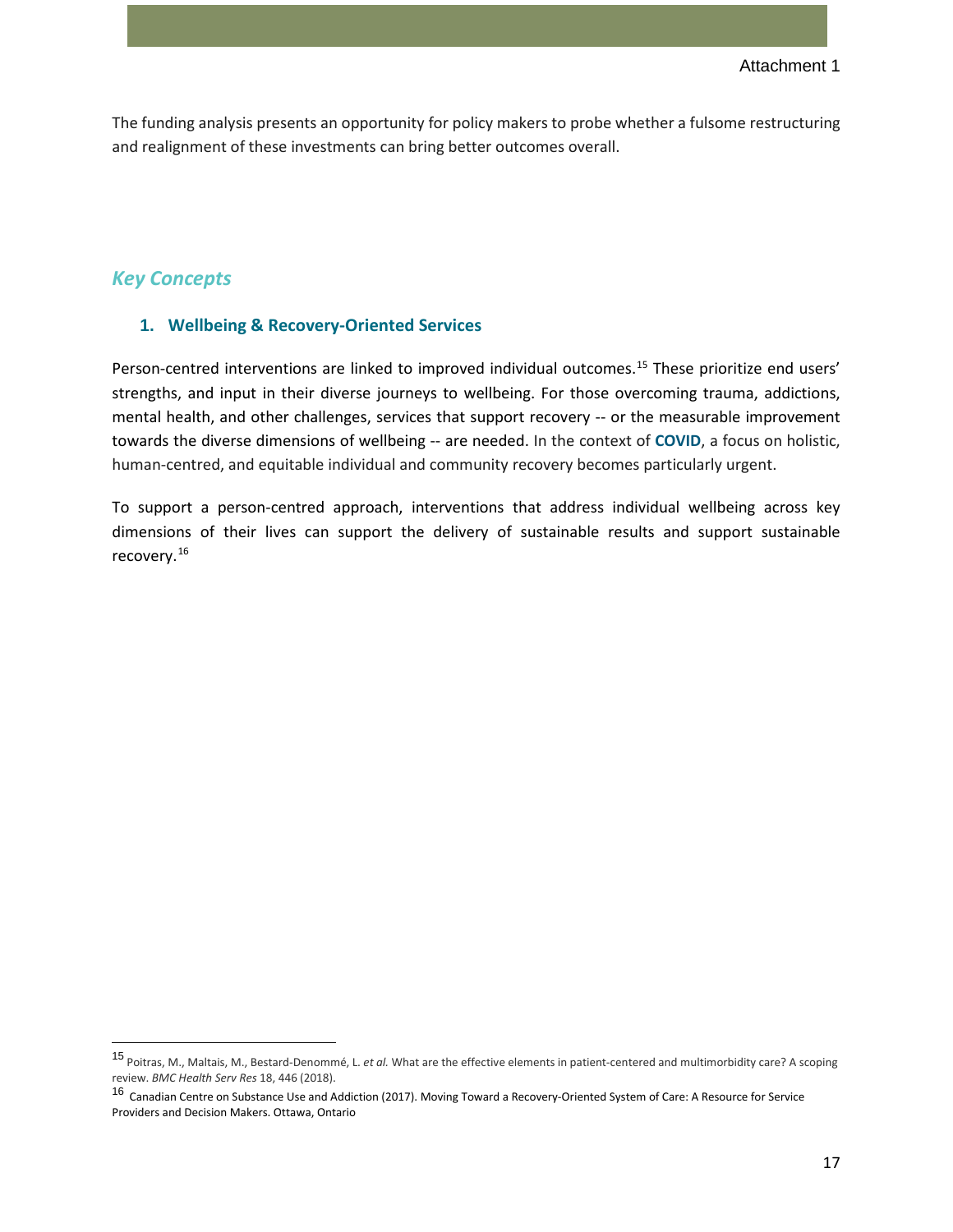

#### **2. Systems Planning & Integration**

Systems planning is a method of organizing and delivering services, housing, and programs that coordinate diverse resources to ensure that efforts align with common goals.<sup>[17](#page-17-0)</sup> Rather than relying on an organization-by-organization, ministry-by-ministry, or program-by- program approach, it aims to ensure all relevant service providers, funders, and other actors work in a coordinated fashion. When working with this approach across sectors or systems, this new lens can help further overcome artificial or inefficient barriers to better policy, funding, and service delivery.

There is opportunity to move towards strategic population level approaches: on the ground, services must be coordinated in a way such that clients can be assessed by level of need using standardized methods across all agencies, while reducing duplication of services across agencies.

Taking an integrated approach across the social safety net will ensure our resources are used effectively, and more importantly match the needs of those seeking support.

This does not include spending on health needs outside of addictions and mental health, nor education. Surely, there is a better way to leverage this investment we are already making, especially given that some

<span id="page-17-0"></span><sup>17</sup> Turner, Alina, Beyond Housing First: Essential Elements of a System-Planning Approach to Ending Homelessness (October 23, 2014). The School of Public Policy Publications, 2014, Available at SSRN[: https://ssrn.com/abstract=3078877](https://ssrn.com/abstract=3078877)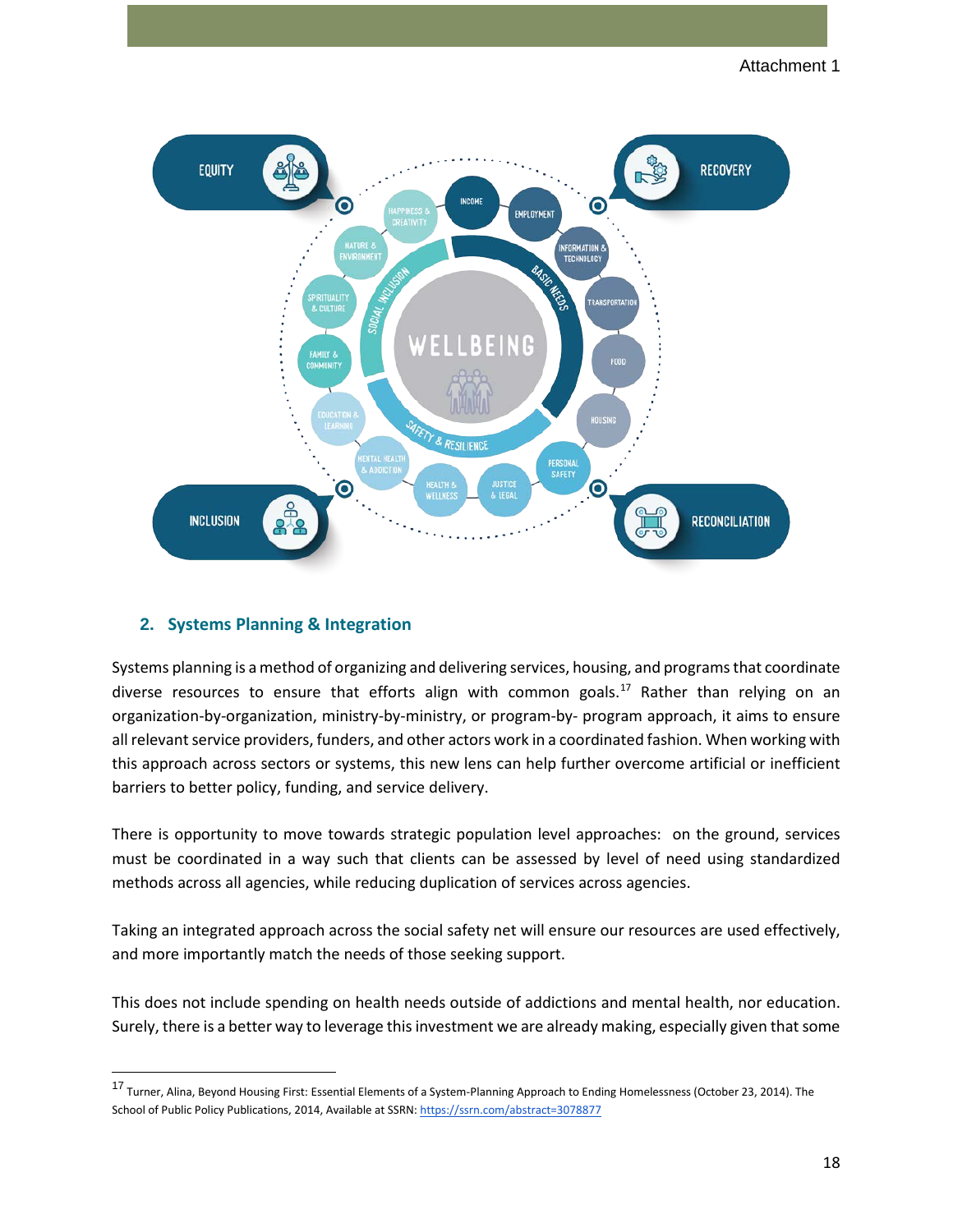groups will have low levels of need, while others are consistently marginalized by current approaches. This estimate is just a starting point for true systems planning and integration if we are to make a visible, measurable, and equitable impact on a community's social outcomes.



## **A Starting Point to Estimating Demand for Social Safety Net Support for Edmontonians**

#### **3. Data & Innovation**

This involves continuous learning and subsequent agile adjustment must be informed by evidence-based, data-driven decisions, and openness for innovation. Predictive modelling powered by machine learning can support advanced analytics, and build an evidence base grounded in robust data.

The capacity to address these interrelated issues requires necessary real-time data and information sharing. This existing data disconnects results in communities having no way of knowing whether new service participants are coming into systems as a whole, or if they are cycling through various components. Not only does this disconnect create cost drains and inefficiencies within the public systems, but it also hampers local systems planning and, in turn, the capacity to respond appropriately and adjust in real time.

#### **4. Integrated Coordinated Access**

Navigating Edmonton's 12,000+ services in a user-centred, consistent, and transparent manner requires the implementation of service blueprints built on human-centred design principles. In plain terms, Integrated Coordinated Access refers to a process that ties together Edmonton's independent programs,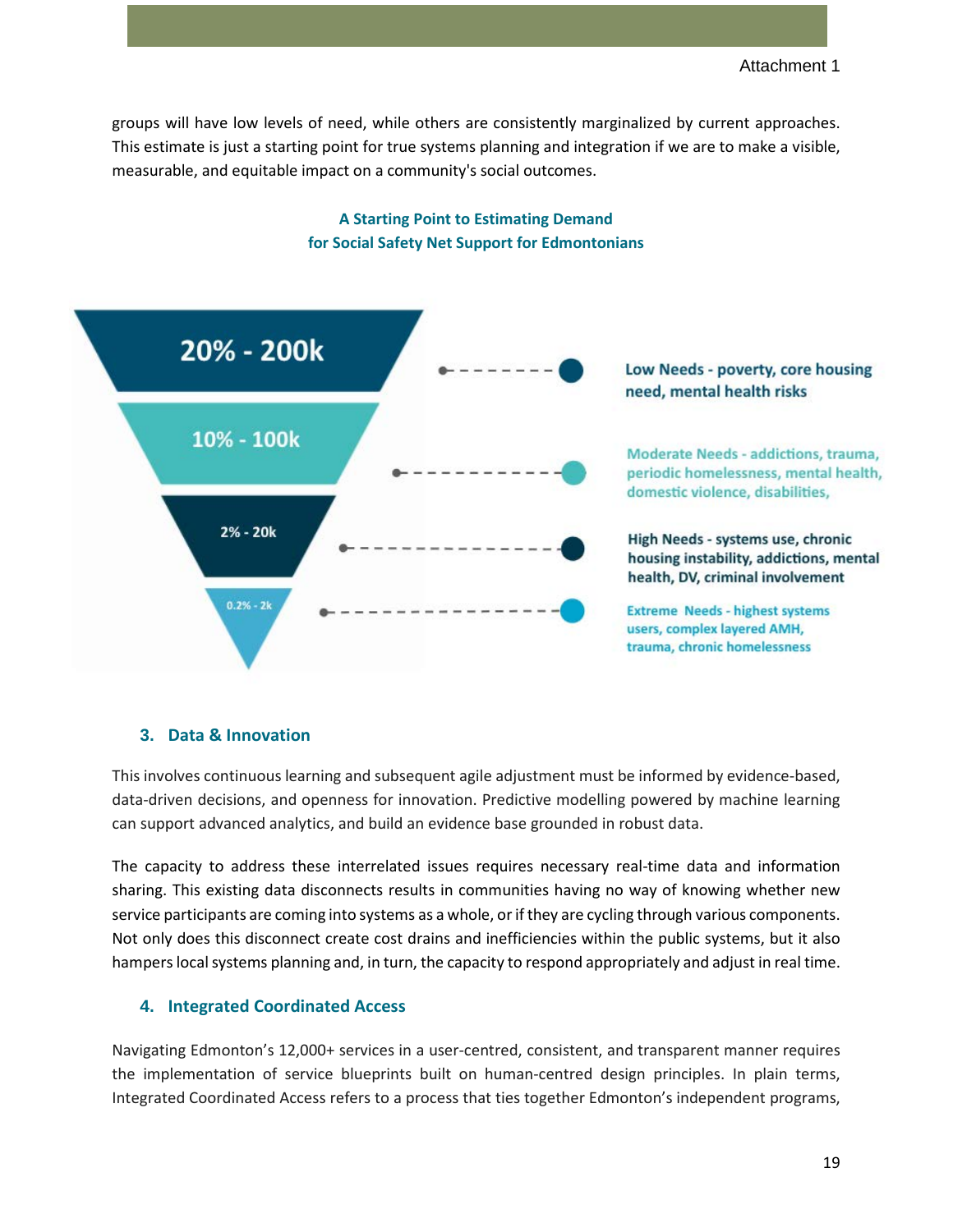organizations, and services into a coordinated system to right-match and right-size supports to ensure resilience is built for recovery and wellbeing.

#### **5. Community-Based Governance**

A fully-integrated approach has mechanisms in place that bring key public and community decision makers together in an ongoing process to ensure efforts are effective, aligned, and mutually-reinforced towards shared objectives. This, in turn, aligns with efforts across frontline service delivery in respective organizations.

This model requires community-based governance to drive integration and coordination efforts among diverse stakeholders with agility and nimbleness to meet objectives. Local leadership -- including Indigenous representation --supports community ownership and the co-creation of the mechanisms used to deliver oversight for outcomes monitoring, performance management, and the coordination of diverse funding streams.

#### **6. Integrated Funding**

Funds must be leveraged across other government levels, non-profits, charities, private sector, and voluntary sector resources to truly maximize social impact. Public and non-public investments need to have a whole-government benefit rather than only deliver on an issue-by-issue basis. Such horizontal strategies and solutions can deliver on shared priorities and KPIs. Funding already exists – what's already in place should be leveraged, and re-allocate based on robust logic, evidence, and delivering on shared outcomes.

This will require diverse funders to develop an integrated approach to funding interventions to support vulnerable populations, and ensure these are monitored using consistent KPIs and targets across diverse funding sources.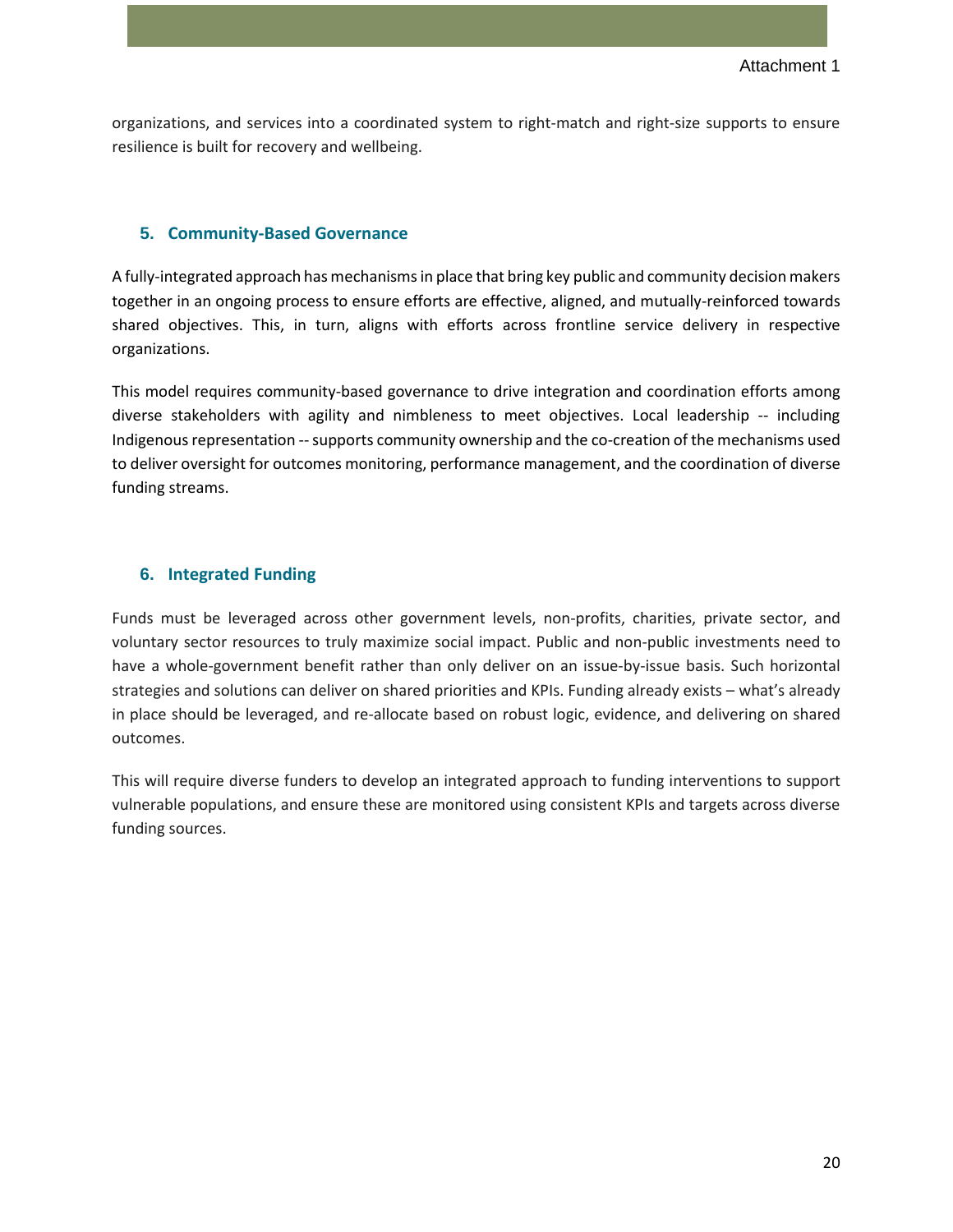#### *Immediate Actions for Consideration*

City Council can consider promoting the following areas of action in the immediate term.

**1.** Develop an evidence-based **Integrated Investment Framework** for any funded or governmentdelivered interventions, programs, services, or benefits. All investment should flow through a consistent procurement and performance management process overseen with strategic governance provided by the Community Systems Integration Table. Philanthropic and other government funders should be encouraged to co-invest/stack through the same mechanism to maximize impact.

Improved funding coordination will support enhanced transparency, service quality and outcomes at the end user and system levels. Ultimately, this can support improved decision making and service delivery while maximizing frontline support from current investments.

- **2.** Enhance **collaborative, on-the-ground efforts** among social, health, and police partners to augment police interventions with additional social support capacity to frontline responders managing community impacts immediately.
- **3.** Champion the creation of a **Community Wellbeing & Recovery Strategy** that lays out communitywide priorities and advances funding and service integration across social issues. This should identify shared Key Performance Indicators, procurement, and service standards consistency regardless of funding source.
- **4.** Champion the creation of a **Community Wellbeing & Recovery Table** that brings the highest level decision makers across governments, and private and philanthropic sectors to provide strategic direction to enhance alignment towards common social objectives, including homelessness, safety, mental health, etc. This could eliminate redundant committees, boards, organizations, or positions, and re-distribute any cost-savings to frontline services.
- **5.** Enhance future Social Impact Audits by encouraging publicly-funded entities and donor recipients to enhance **data availability and service information** by:
	- Publishing per program revenues/expenditures & outputs/outcomes using Open Data standards;
	- Publicly sharing clear/up-to-date information at the funded program's service element level on eligibility, target end users, capacity/occupancy, hours of operation, regional catchment, output, and outcomes.
- **6.** Explore a **Phase 2 of research** to conduct a deeper dive into additional datasets and other Alberta jurisdictions. This could probe correlations between financial investments and service levels, and mix with population outcomes to optimize investments.